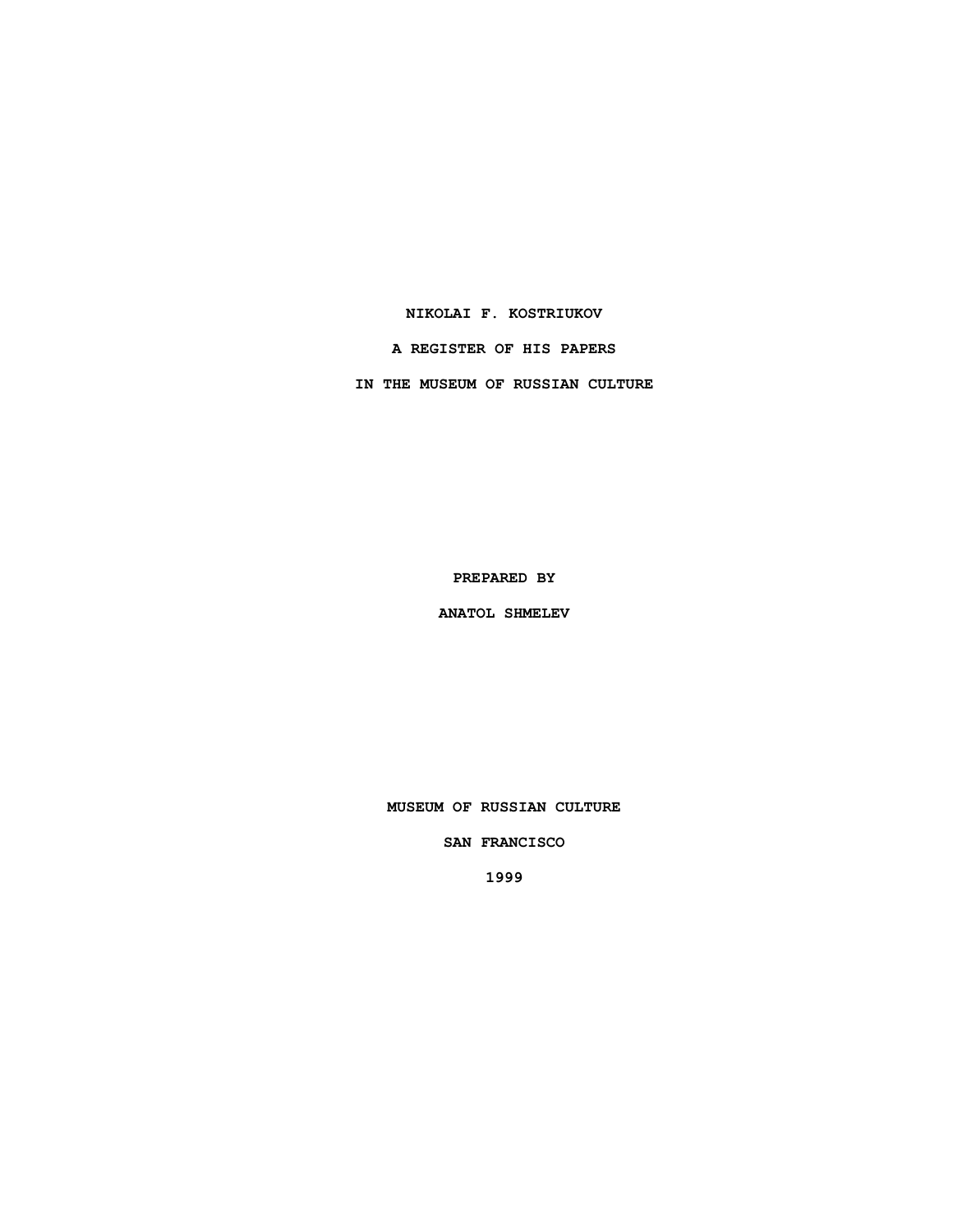### **NIKOLAI F. KOSTRIUKOV**

### **BIOGRAPHICAL NOTE**

| 1899 |  | Born, Tsymlianskaia stanitsa, Don Oblast', Russia |  |  |  |  |
|------|--|---------------------------------------------------|--|--|--|--|
|------|--|---------------------------------------------------|--|--|--|--|

- **1927 Established Gen. Platoff Don Cossack Chorus**
- **1943 Married Apolinariia Petrovna Kostriukova**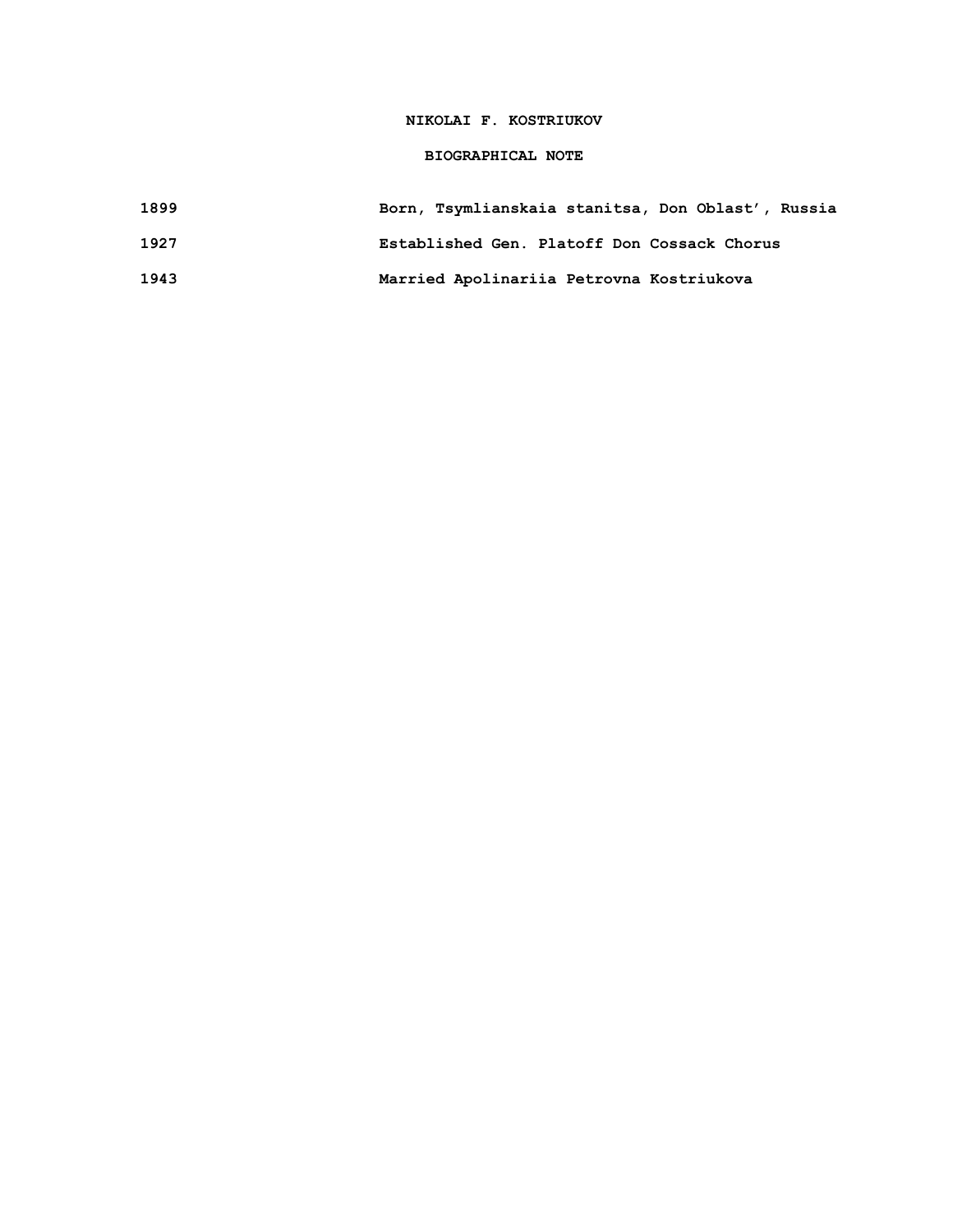### **SCOPE AND CONTENT NOTE**

#### **NIKOLAI F. KOSTRIUKOV PAPERS**

**Nikolai F. Kostriukov was the conductor and director of the General Platoff Don Cossack Chorus, and these papers reflect the history of that chorus, its tours and concerts. Materials include concert programs, reviews, photographs, and correspondence.**

**Detailed processing and preservation microfilming for these materials were made possible by a generous grant from the National Endowment for the Humanities and by matching funds from the Hoover Institution and Museum of Russian Culture. The grant also provides depositing a microfilm copy in the Hoover Institution Archives. The original materials and copyright to them (with some exceptions) are the property of the Museum of Russian Culture, San Francisco. A transfer table indicating corresponding box and reel numbers is appended to this register.**

**The Hoover Institution assumes all responsibility for notifying users that they must comply with the copyright law of the United States (Title 17 United States Code) and Hoover Rules for the Use and Reproduction of Archival Materials.**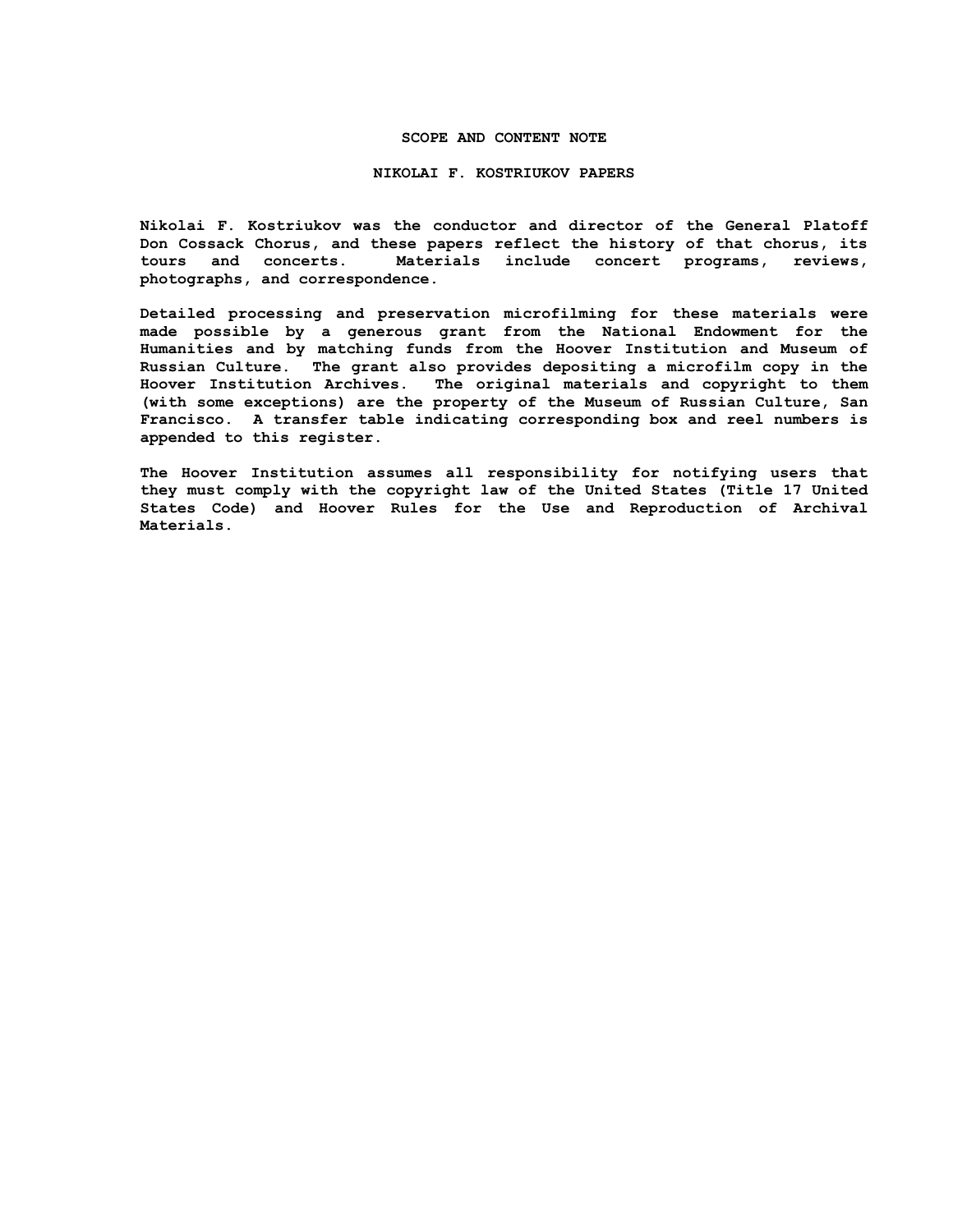### **REGISTER**

## **NIKOLAI F. KOSTRIUKOV PAPERS**

**SERIES DESCRIPTION:**

| Box Nos | Series                                                                                                                                                                                 |
|---------|----------------------------------------------------------------------------------------------------------------------------------------------------------------------------------------|
| 1       | BIOGRAPHICAL FILE, 1930-1950. Award and questionnaire,<br>arranged alphabetically by physical form                                                                                     |
| 1       | CORRESPONDENCE, 1928-1985. Arranged alphabetically by<br>correspondent                                                                                                                 |
| 1       | WRITINGS, 1970 and undated. Notes on the history of the<br>chorus and its tours, and letter to the editor, arranged<br>alphabetically by physical form                                 |
| $1 - 3$ | GENERAL PLATOFF DON COSSACK CHORUS FILE, 1927-1972.<br>Advertisements, promotional materials, scrapbooks and<br>other matter on the chorus arranged alphabetically by<br>physical form |
| 3       | PHOTOGRAPHS, 1932-1948 and undated. Twenty-six photos<br>depicting Kostriukov and the chorus in various venues                                                                         |
| 3       | MISCELLANY, 1939. Autographed musical notes presented to<br>Kostriukov                                                                                                                 |